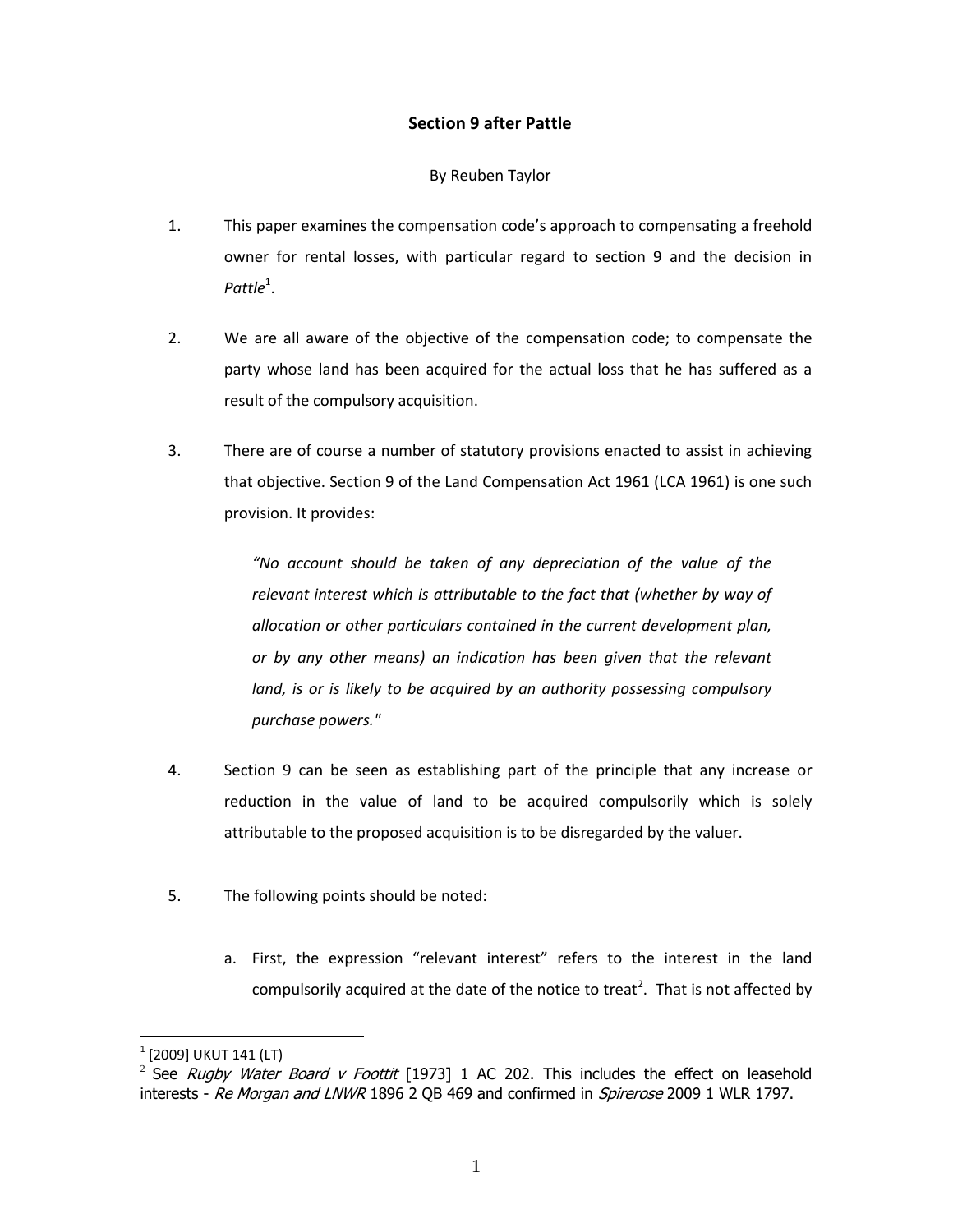the disregard under section 9 which is only concerned with the depreciation of the value of the interest once it has been identified.

- b. Second, section 9 only applies to disregard depreciation of that interest. Thus it does not apply to the assessment of the value of compensation payable in respect of injurious affection or severance in respect of retained land.<sup>3</sup>
- c. Third, there must have been an "indication" for the purposes of the section. The "indication" may be conveyed by any means (formal - such as the development plan itself or informal means)<sup>4</sup>. What amounts to an indication is a matter of fact and degree in each case. $5$
- 6. The most well known example of the role of section 9 in practice can be found in Jelson v Blaby<sup>6</sup>. In that case land was allocated in the development plan for a relief road. As a result it was left undeveloped in 1958 when the rest of the adjoining land was developed for housing. In 1961 the road proposal was dropped. A later appeal against the refusal of planning permission for the development of the land was dismissed because of the adverse effect on the houses that had been developed on either side of the land. A purchase notice was then confirmed in respect of the land with effect from 28th September 1965.
- 7. The Tribunal had before it three agreed valuations<sup>7</sup>:
	- a. Valuation 1, was "on the assumption that any decrease in value due to the effect of the road scheme underlying the acquisition must be ignored and consequently that the reference land would have been developed as part of the

 $\overline{a}$ 

 $^3$  See *English Property Corporation v Royal Borough of Kingston upon Thames* (1998) 77 P&CR 1. 4 In *English Property* 1997 RVR 99 statements made during meetings with officers, including a line marked on a plan to show the extent of the road improvements were sufficient to provide an indication. Refusal of permission on the grounds that the land might be required for the highway improvement was a sufficient indication – see Trocette 1974 28 PCR 408 per Megaw LJ at 417.

<sup>5</sup> See Hackney LBC v MacFarlane (1970) 21 P & CR 342 at 345-6.

<sup>6</sup> [1977] 1 WLR 1020.

 $^7$  (1974) 28 P&CR 450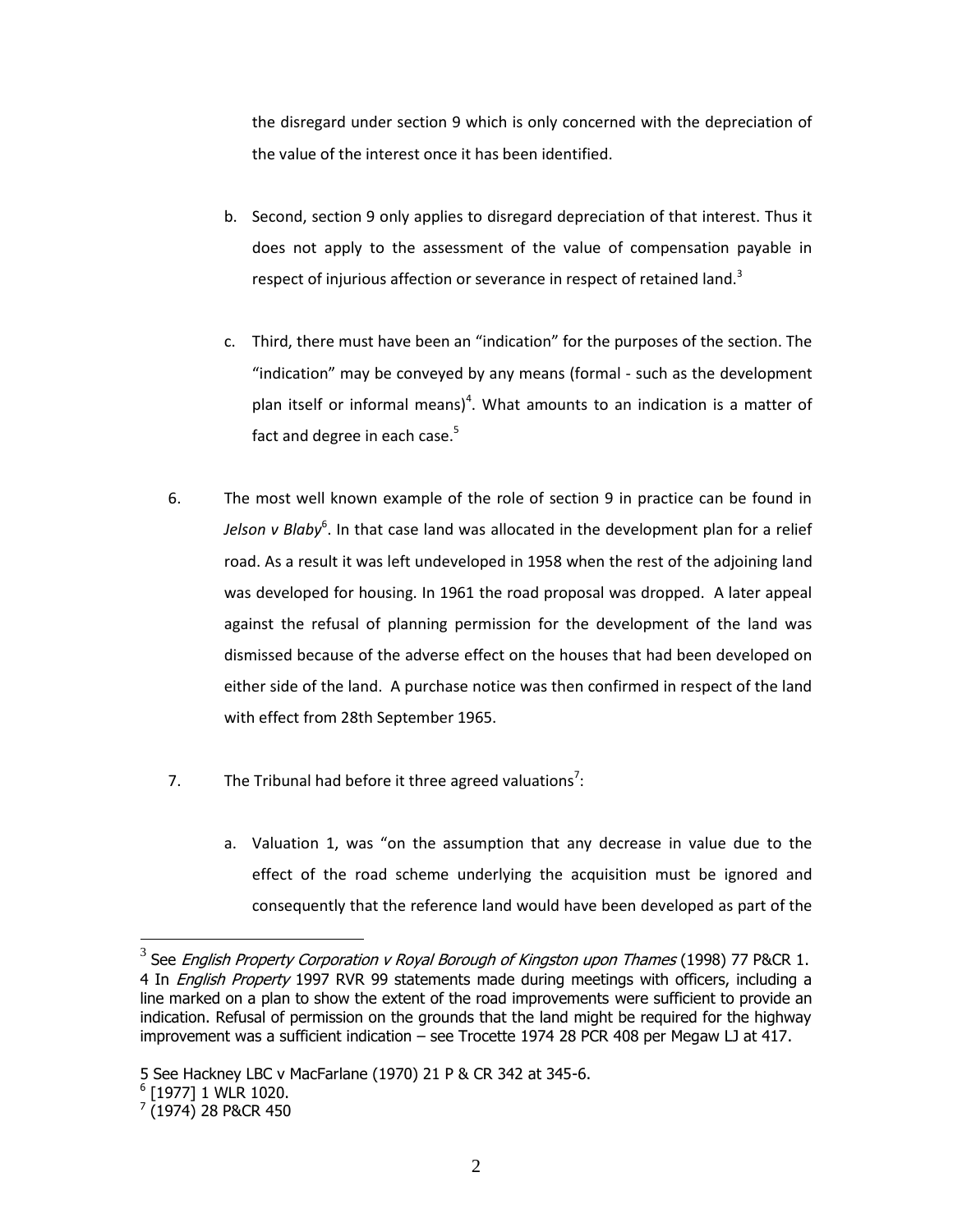neighbouring estate. Value of reference land if developed in conjunction with and at the same net density as the neighbouring estate";

- b. Valuation 2, was "on the assumption that at the date of valuation planning permission could reasonably have been expected to be granted in respect of the reference land for residential development comprising 31 units"; and
- c. Valuation 3 was on the basis that there was no prospect of planning permission but some hope value.
- 8. Valuation 1 sought to reflect section 9 of the 1961 Act. It effectively contends that but for the indication of the likely acquisition for the road, the land would have been developed for housing with the adjoining development land. It was not. Thus any depreciation in value as a result of the fact that it was not must not be taken into account.
- 9. The Tribunal accepted the claimants' contention in support of Valuation 1. There was an appeal to the Court of Appeal which upheld the Tribunal's decision. Lord Denning explained:

"*There is no doubt that that section applies here. An "indication" was given years ago that this strip of land was to be acquired by an authority possessing compulsory purchase powers. … was there any depreciation in value by reason of the indication? The history shows plainly that there was. I need not go through it. The existing houses were built facing the strip because of that indication. In 1963 the application for development was refused because of the local residents. They said that their houses were built with the advantage of facing on to the ring road and it should not be built upon. Their complaint was upheld by the Minister. That is why the land was depreciated. … I think that the Lands Tribunal were right…"* 

10. *Jelson* is thus confirmation that section 9 applies to depreciation that occurrs through physical development of land or its absence which takes account of the scheme, and which in turn leads to depreciation in the value of the reference land at a later valuation date.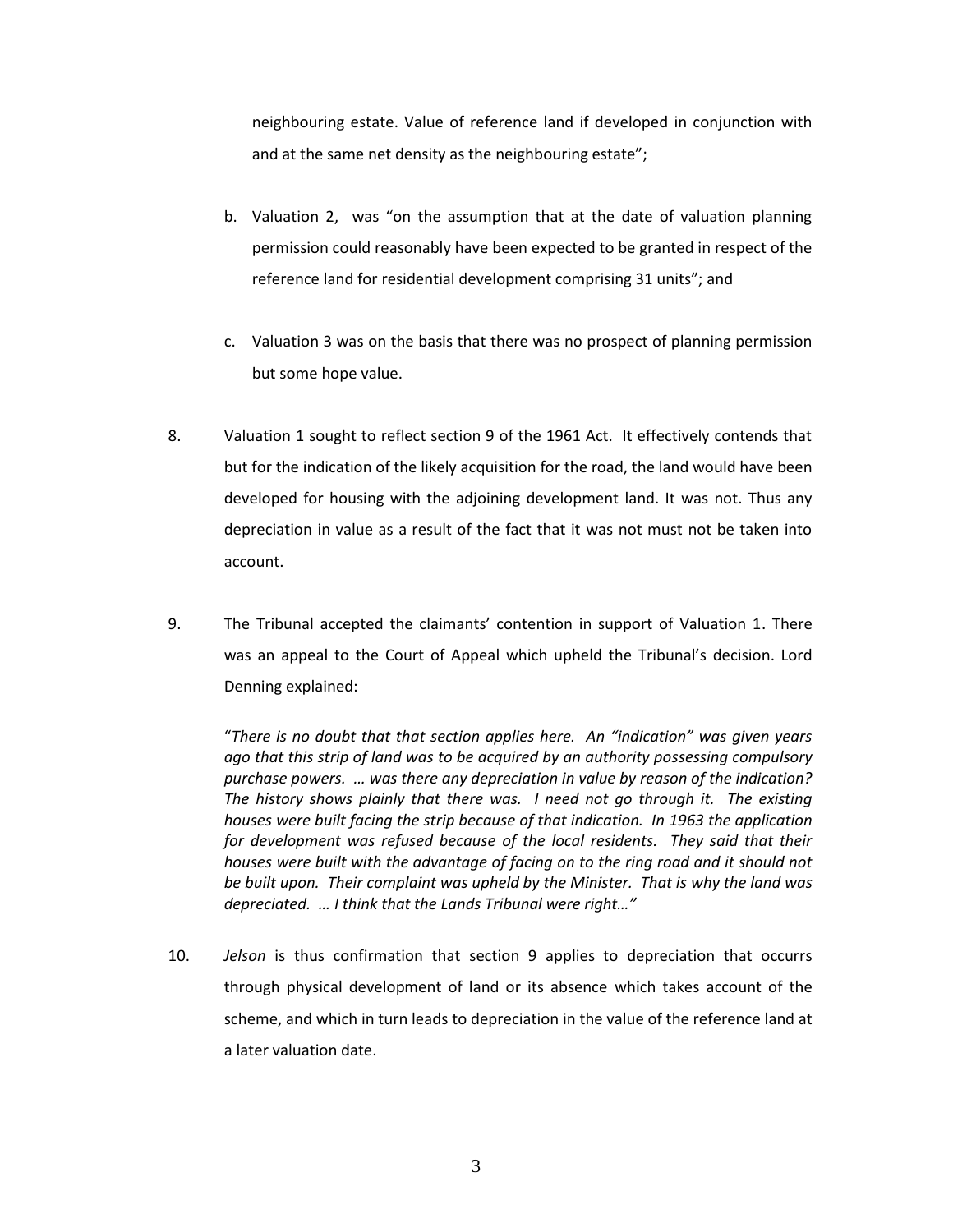#### **Loss of Rental Value**

- 11. Section 9 has come to fore more recently in the context of the consideration of compensation for loss of rental income.
- 12. There are four scenarios to consider:
	- a. Loss of rent that would otherwise accrue after the valuation date on land that has been acquired;
	- b. Loss of rent that would otherwise have been paid prior to the valuation date on land that has been acquired; and
	- c. Loss of rent that would otherwise have been paid prior to the valuation date on land that has not been acquired
	- d. Loss of rent that would otherwise accrue after the valuation date on land that has not been acquired;

## **a) Loss of rent after valuation date on land acquired**

- 13. Where the freehold of land subject to a leasehold interest at the valuation date is acquired, the freehold owner will of course be entitled to compensation on the basis of the value of his freehold interest at that date.
- 14. The compensation payable to him represents the total value of his interest at that date. It will necessarily reflect the value to him of the rent that he would otherwise have received under the terms of the lease after the valuation date but of which he will now be deprived because of the compulsory acquisition.
- 15. The valuation of the freehold interest is usually achieved by adopting the investment basis of valuation whereby the gross actual and estimated rental income receivable from a property is capitalised by reference to a number of year's purchase, resulting in a figure that represents the open market value.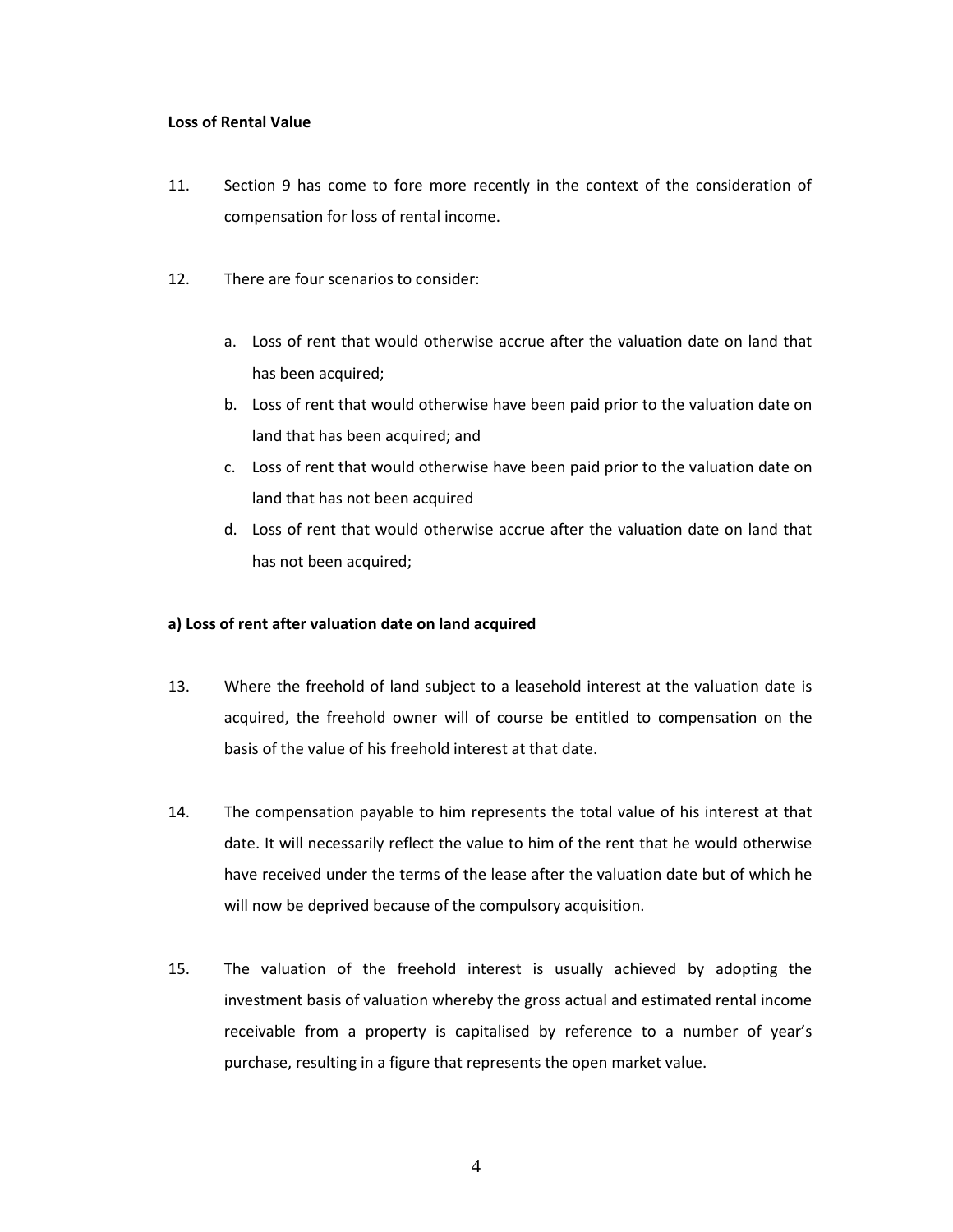- 16. Section 9 operates to ensure that the rental value that is used as the basis for the calculation is not a rental that is depreciated by the existence of the scheme; rather section 9 ensures that it is the rental value in the no scheme world that is used as the basis for the calculation.
- 17. Thus, the open market value of the land will reflect the capitalised value of the full rental value of the property i.e. it compensates for the income stream that would otherwise have been received as rent into the future beyond the valuation date.
- 18. On this basis, an investment owner whose business is letting out property is not entitled to claim loss of profit in disturbance by reference to the loss of future rents because the open market value he is paid includes compensation for the loss of rent: see Court of Appeal in *Mallick v Liverpool City Council* [1999] 2 EGLR 7.

### **b) and c) Loss of rent prior to Valuation Date on land acquired/not acquired**

- 19. *Pattle v Secretary of State for Transport* [2009] UKUT 141 (LC) considered the principle of whether compensation could be claimed where there has been a loss of rental income prior to acquisition in the shadow of a scheme on land that was acquired and on land that was not acquired.
- 20. The decision resulted from a preliminary issue taken in proceedings before the Tribunal by the Acquiring Authority which sought to establish that no compensation could be recovered.
- 21. The Claimants owned 1.44 ha of land ("the Property"). A small part of that land of about 0.045 ha fell within the limits of deviation for construction works for the Channel Tunnel Rail Link (CTRL). Outline planning permission had been granted in 1995 for the development of the Property as a whole for B1 and B2 uses but it was made subject to a condition that precluded permanent building of the part of the property that fell within the limits of deviation.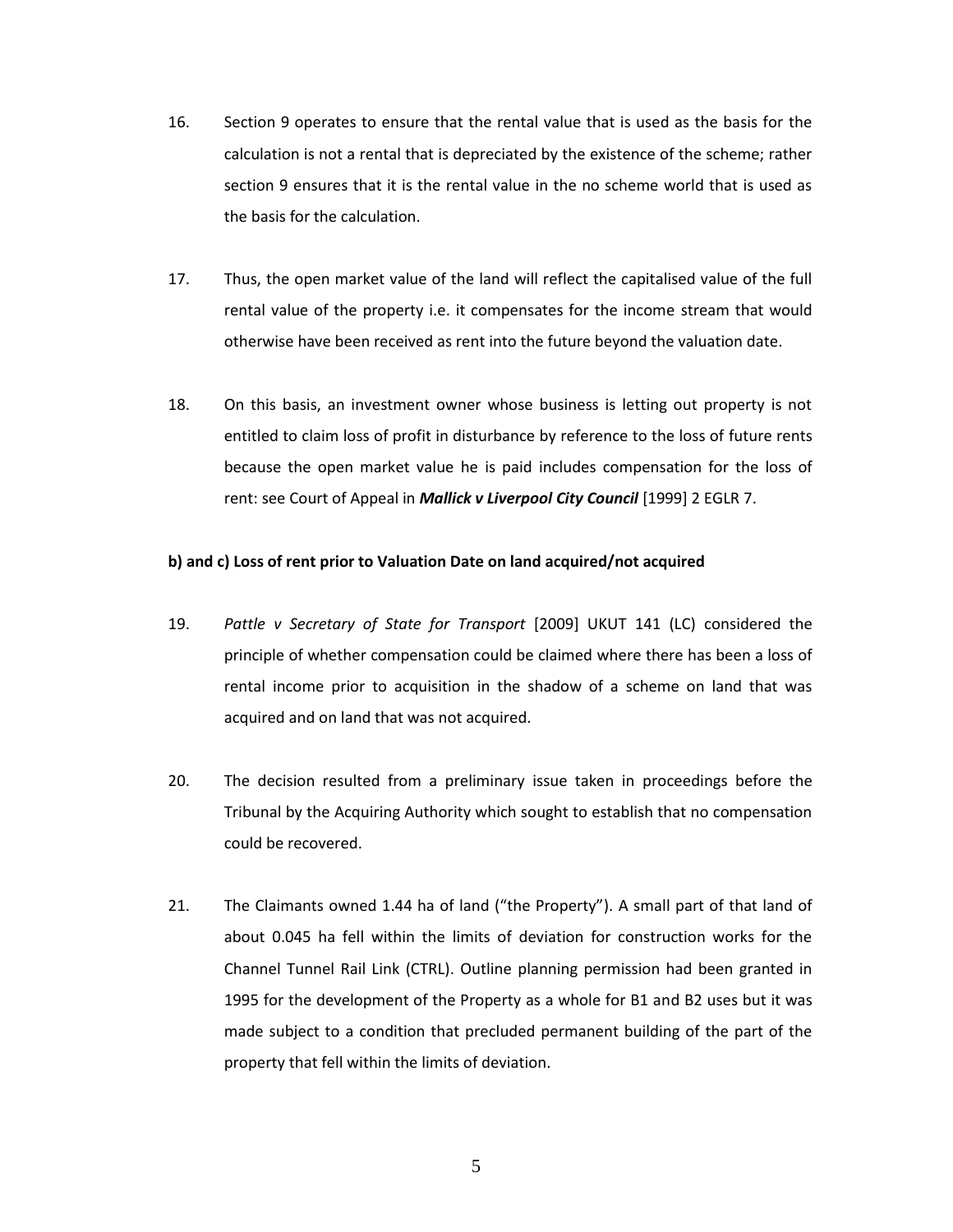- 22. The Claim included a claim for compensation pursuant to s5 rule 6. The Claimant contended that in the no scheme world they could and would have completed a redevelopment of the entire property as an industrial estate in 1996 but this did not take place because of uncertainty regarding the precise route of the CTRL scheme as set out in the CTRL Bill. As a result, between 1996 and the valuation date, the Claimants argued that they received substantially lower rents from re-letting the existing units than they would have recovered if they had redeveloped in 1996. They sought compensation in the form of the difference between the rent they would have received from a redeveloped site and the rent actually received.
- 23. The Acquiring Authority argued that:
	- a. Section 5 rule 6 enables compensation to be sought:

"…for disturbance or any other matter not directly based upon the value of land."

- b. A Claim pursuant to s5 rule 6 could not be made in respect of any loss "directly based on the value of land";
- c. An annual rent is the consideration agreed between a landlord and a tenant for the right to occupy and use land. An annual rent is therefore the annual value of land. A claim for lost rent is therefore a claim directly based on the value of land and is excluded.
- d. The solution for lost rents is provided by section 9. If at the valuation date a property was let and the rent passing was less than the rent that would have been passing in the no scheme world, section 9 operated to ensure that the starting point for valuation under rule 2 was the latter rental value.
- e. Rents lost in respect of the period prior to the valuation date were not recoverable.
- 24. The Tribunal held that the claim for compensation for the loss of rent could proceed on the following basis: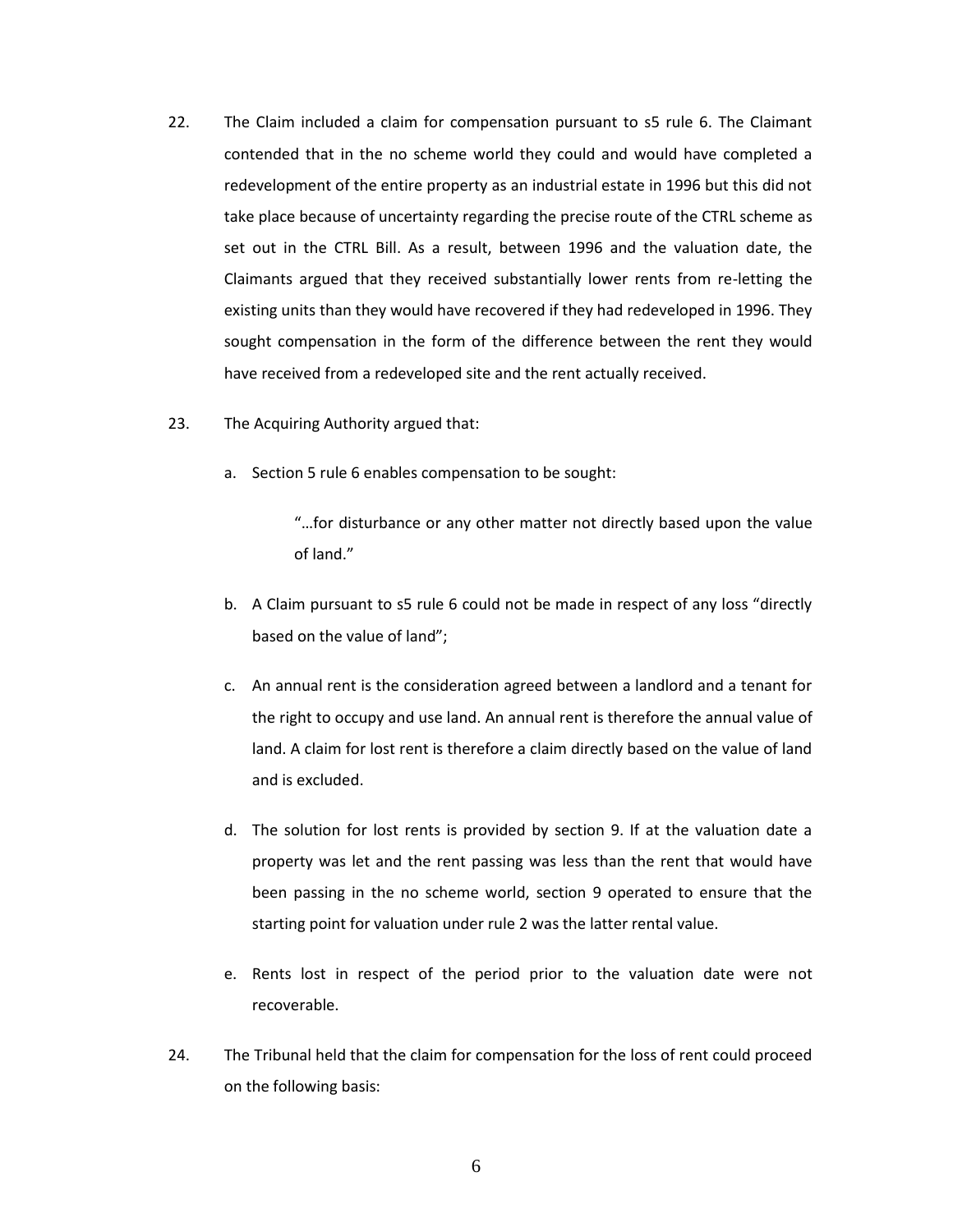- a. It is open to the Claimant to prove that the lost rents constituted losses reasonably attributable to the acquisition or prospective acquisition of the relevant land;
- b. A claim pursuant to section 5 rule 6 can include a claim for losses by someone who is not in occupation;
- c. A claim pursuant to section 5 rule 6 can include losses arising in the shadow of a scheme provided that causation is established;
- d. The expression the value of land in rule 6 needs to be construed in the light of the use of the phrase in rule 2. It is appropriate to interpret rule 6 as if it provided:

"the provisions of rule (2) shall not affect the assessment of compensation for disturbance or any other matter not directly based on the amount which the land if sold in the open market by a willing seller might be expected to realise."

- e. Generally speaking rents lost in the past are not relevant to the calculation of what a buyer would pay to a willing seller on the valuation date;
- f. The purpose of the words in rule 6 "not directly based upon the value of land" is to avoid overlap with compensation payable pursuant to rule 2. There is no double compensation in respect of the loss here because the losses claimed are not relevant to the calculation of compensation pursuant to rule 2. The losses in rental would be a separate loss for which compensation is not received pursuant to rule 2.
- g. Section 9 does not provide an exhaustive remedy in these circumstances as the Acquiring Authority contends. It relates to the valuation of the relevant interest on the valuation date. Section 9 is not relevant to the assessment of compensation for disturbance or any other matter arising under rule 6.
- h. Accordingly, in principle the claim for loss of rents could be brought in respect of rent lost prior to the valuation date: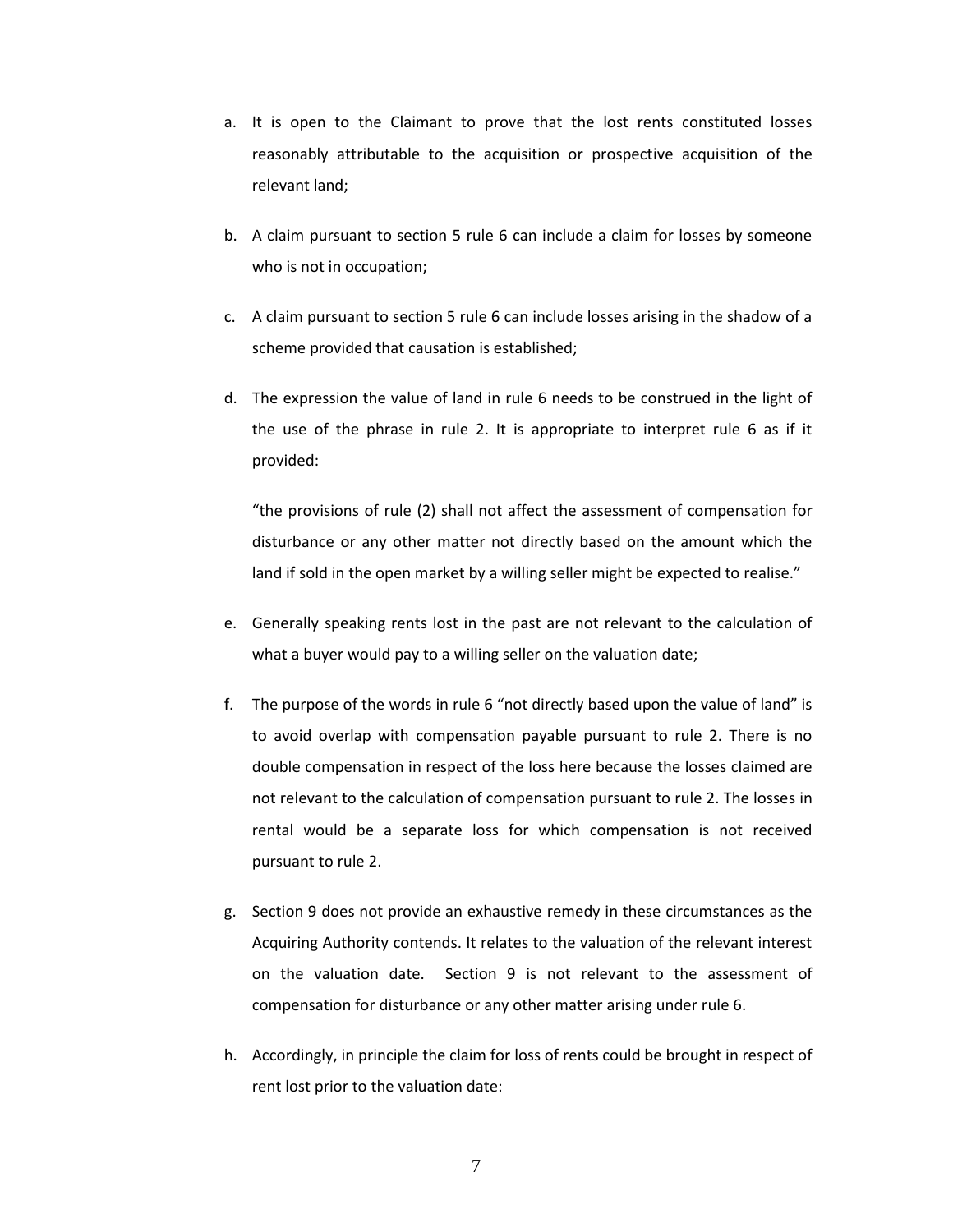- i. From land actually taken; and
- ii. From land that was never at risk of being taken;

Provided that it can established on the evidence that each loss is reasonably attributable to the prospective acquisition of that part of the land which is subject to the compulsory purchase and which is ultimately taken

- i. A Claimant may have difficulties in establishing the necessary causal link in respect of rent lost prior to valuation on land that was never at risk of being taken. In particular, a Claimant may have difficulty in resisting an argument that he could and should reasonably have carried out his proposed development (in an abridged form) on that part of the land which was not at risk of compulsory purchase.
- 25. Thus, it has now been established that it is theoretically possible to claim in respect of lost rental arising in the shadow of a scheme on land actually acquired and on land not actually acquired subject to issues of:
	- a. Causation, reasonableness and remoteness; and
	- b. The mitigation of losses.
- 26. Further, the decision is important in that it establishes that section 9 has no role to play in the consideration of such claims. It relates to claims pursuant to section 5 rule 2. It does not relate to claims pursuant to section 5 rule 6.

#### d) **Loss of rent after valuation date on land not acquired**

- 27. Although *Pattle* does not expressly address the position of post-valuation date rental losses on land not acquired, it seems to me that the reasoning adopted by the Tribunal can be applied to consider such a situation.
- 28. In this scenario, there could be no claim pursuant to section 5(2) as no land is acquired. Accordingly section 9 has no role to play.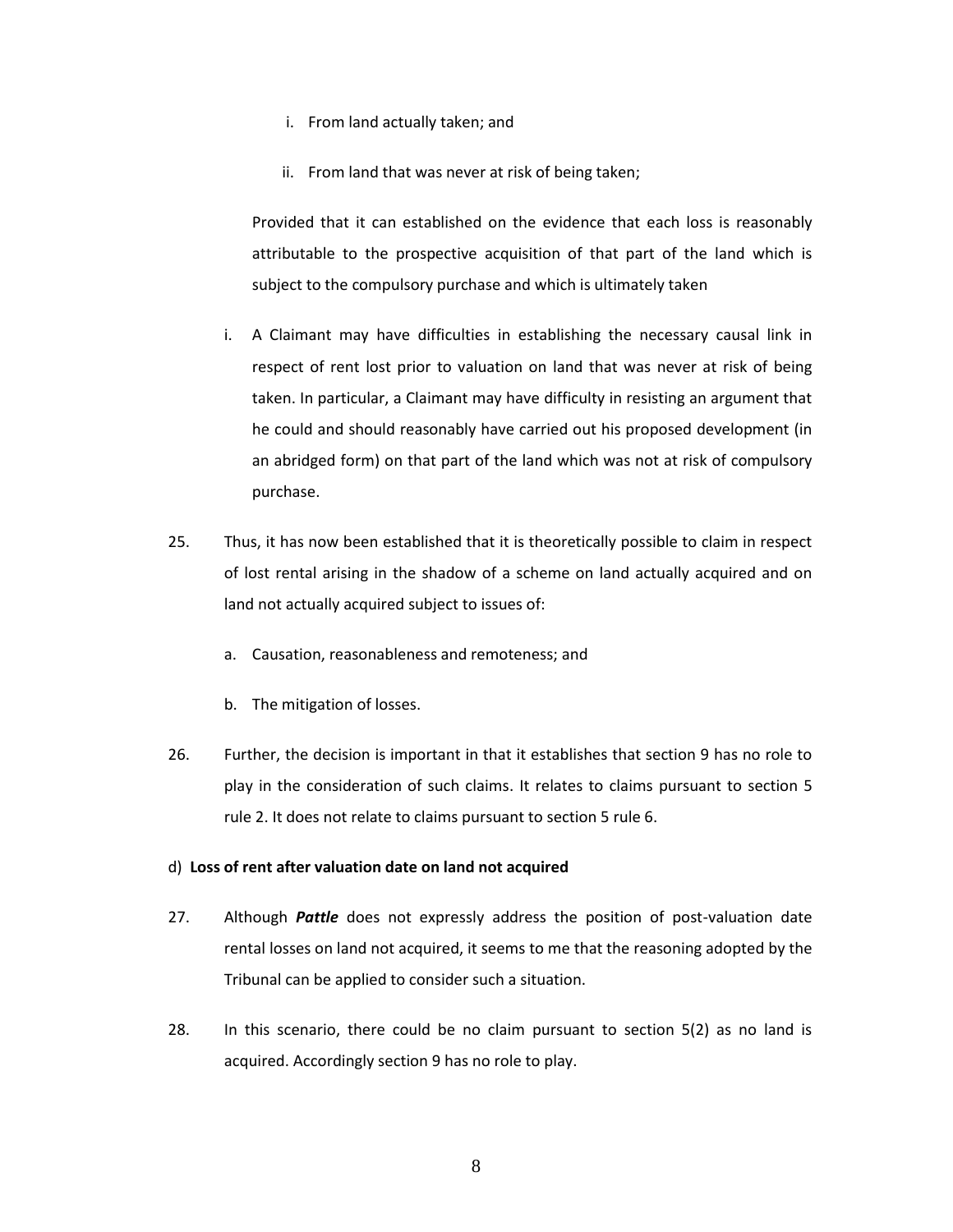- 29. It seems to me that if a claim pursuant to section 5 rule 6 could in principle be made in relation to losses incurred in the shadow of a scheme on land that is not the subject o compulsory acquisition, then as a matter of logic there is no reason why such a claim could not be made in respect of losses after the valuation date.
- 30. However, again a Claimant would have to establish on the evidence that each loss is reasonably attributable to the acquisition of that part of the land which was subject to the compulsory purchase and which is was taken. Importantly, as I explain below, the Tribunal in *Pattle* stated that such losses in respect of land that was never included in a CPO and in respect of which no land was taken would be irrecoverable because they could not be fairly attributed to the taking of the land<sup>8</sup>.

### **Causation**

31. Notwithstanding that in theory a claim may be possible for the loss of rent in the shadow of a scheme, the causational issues are likely to be very difficult to over come. The Tribunal in *Pattle* explained (paragraph 53):

"in a case where the loss to the letting business is caused by the general blighting effect of the scheme and the consequent depression of rental levels, rather than by the prospective acquisition of the land…on which the letting business is conducted, then we consider that such losses cannot be recovered…such losses are fairly attributable to the general blighting effect of the scheme…Also such losses…would plainly be irrecoverable if none of the landowners land was ever within the CPO or if none of his land was ultimately taken…"

32. An indication of the difficulties presented by the need to establish that rental losses were caused by the prospect of acquisition can be found in *Welford v Transport for London* [2011] EWCA Civ 129 where rental losses were found to have been caused by the prospect of roadworks rather than by the prospect of the acquisition of the land.

 $\overline{a}$ 

<sup>&</sup>lt;sup>8</sup> See paragraph 53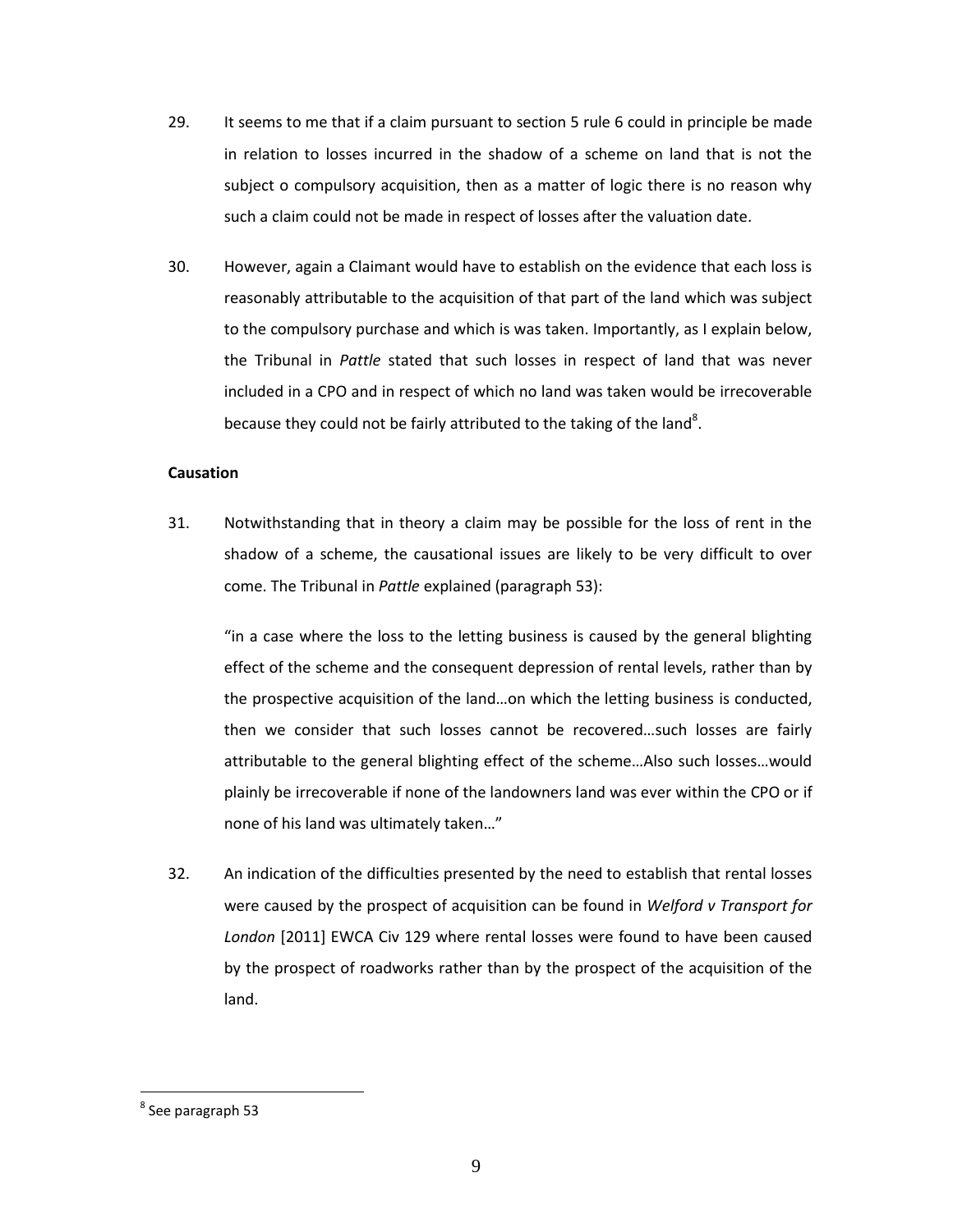- 33. To my mind, the outcome of all this is that there is the potential for us all, as practitioners, to spend a lot of time assembling evidence in an attempt to show that rental losses incurred are attributable to the acquisition as opposed to the general blighting effect of schemes. However, my feeling is that it is likely to be only rare cases where causation can actually be established.
- 34. In advising our clients, we will all need to consider whether the resource expenditure necessary in order to obtain the evidence that would be required to establish causation is likely to be justified in this context.

#### **Mitigation**

- 35. A further important point arising out of *Pattle* is the question of mitigating the loss. It was of course established in *Shun Fung* that the principle of mitigating the loss applied to pre-valuation date losses.
- 36. In the present context, it will be essential for a letting business to take reasonable steps to mitigate their loss by doing that which is reasonable to obtain the best rental return they can. In *Pattle* for example, this would probably have extended to pursuing the redevelopment on the land to be retained and letting it out. We all need to be alive to the need to advise our clients in this regard.

#### **Conclusion**

37. *Pattle* provides clear guidance that section 9 is only relevant to claims pursuant to section 5 rule 2 and not to claims pursuant to section 5 rule 6. *Pattle* does conclude that there is in principle a claim for rental losses arising in the shadow of the scheme. However, the need to show that these losses are reasonably attributable to the prospective acquisition pursuant to the CPO and are not attributable to the general blighting effect of schemes makes the likelihood of a successful claim small in my view.

#### REUBEN TAYLOR